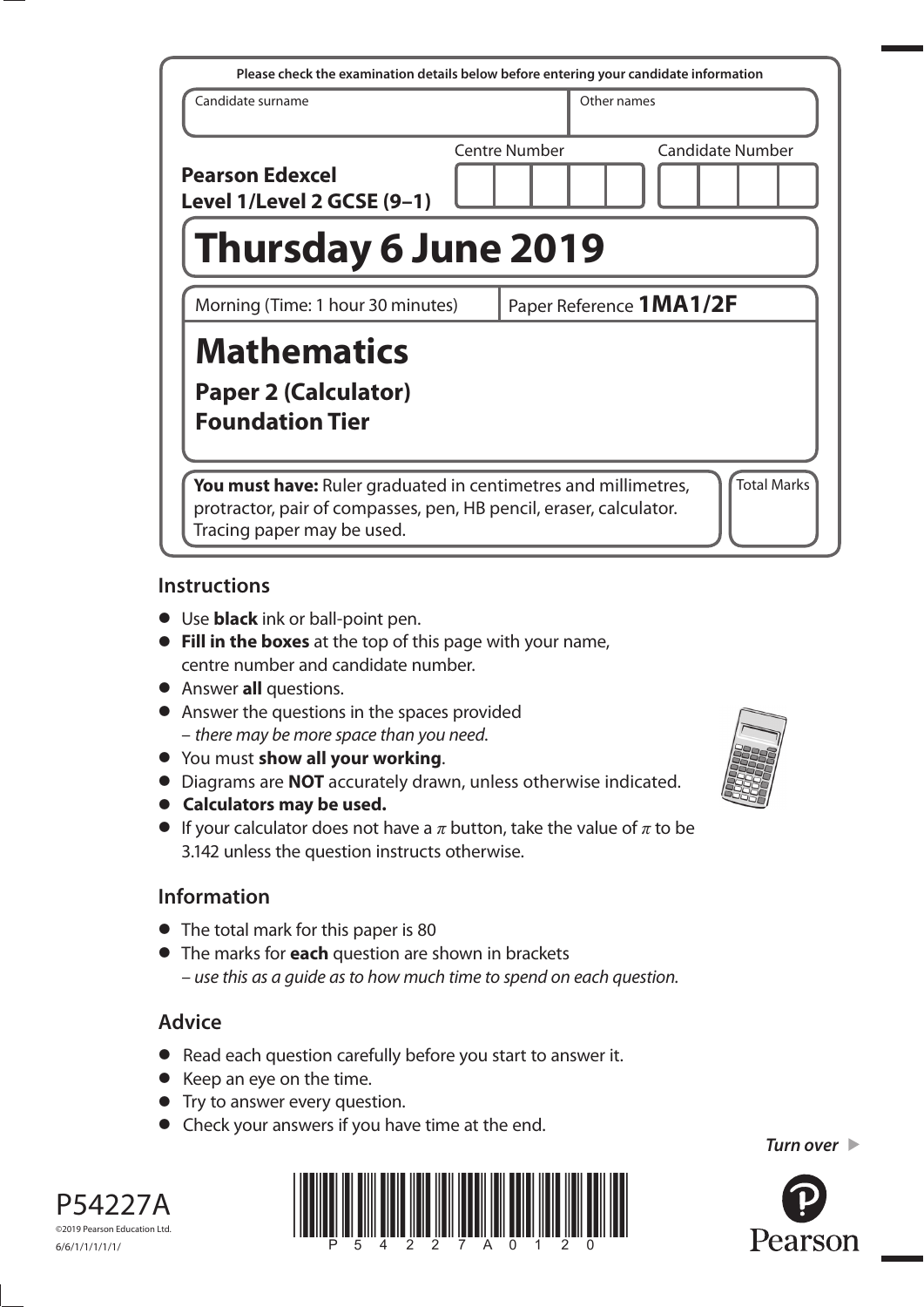DO NOTWRITE MITHIS AREA

|                | <b>Answer ALL questions.</b>                                                     |                                  |
|----------------|----------------------------------------------------------------------------------|----------------------------------|
|                | Write your answers in the spaces provided.                                       |                                  |
|                | You must write down all the stages in your working.                              |                                  |
| 1              | Write 0.75 as a fraction.                                                        |                                  |
|                |                                                                                  |                                  |
|                |                                                                                  |                                  |
|                |                                                                                  |                                  |
|                |                                                                                  | (Total for Question 1 is 1 mark) |
| $\overline{2}$ | Write the following numbers in order of size.<br>Start with the smallest number. |                                  |
|                | $-3$ 4 0                                                                         | $-1$<br>2                        |
|                |                                                                                  |                                  |
|                |                                                                                  |                                  |
|                |                                                                                  |                                  |
|                |                                                                                  | (Total for Question 2 is 1 mark) |
| 3              | Write down two factors of 15                                                     |                                  |
|                |                                                                                  |                                  |
|                |                                                                                  |                                  |
|                |                                                                                  |                                  |
|                |                                                                                  |                                  |
|                |                                                                                  | (Total for Question 3 is 1 mark) |
|                |                                                                                  |                                  |
| 4              | Change 1756 grams to kilograms.                                                  |                                  |
|                |                                                                                  |                                  |
|                |                                                                                  | $\log$                           |
|                |                                                                                  | (Total for Question 4 is 1 mark) |
|                |                                                                                  |                                  |
|                |                                                                                  |                                  |
|                |                                                                                  |                                  |
|                |                                                                                  |                                  |
|                | $\overline{\mathbf{2}}$                                                          | IIIIII                           |
|                | 7 A                                                                              | $\overline{0}$                   |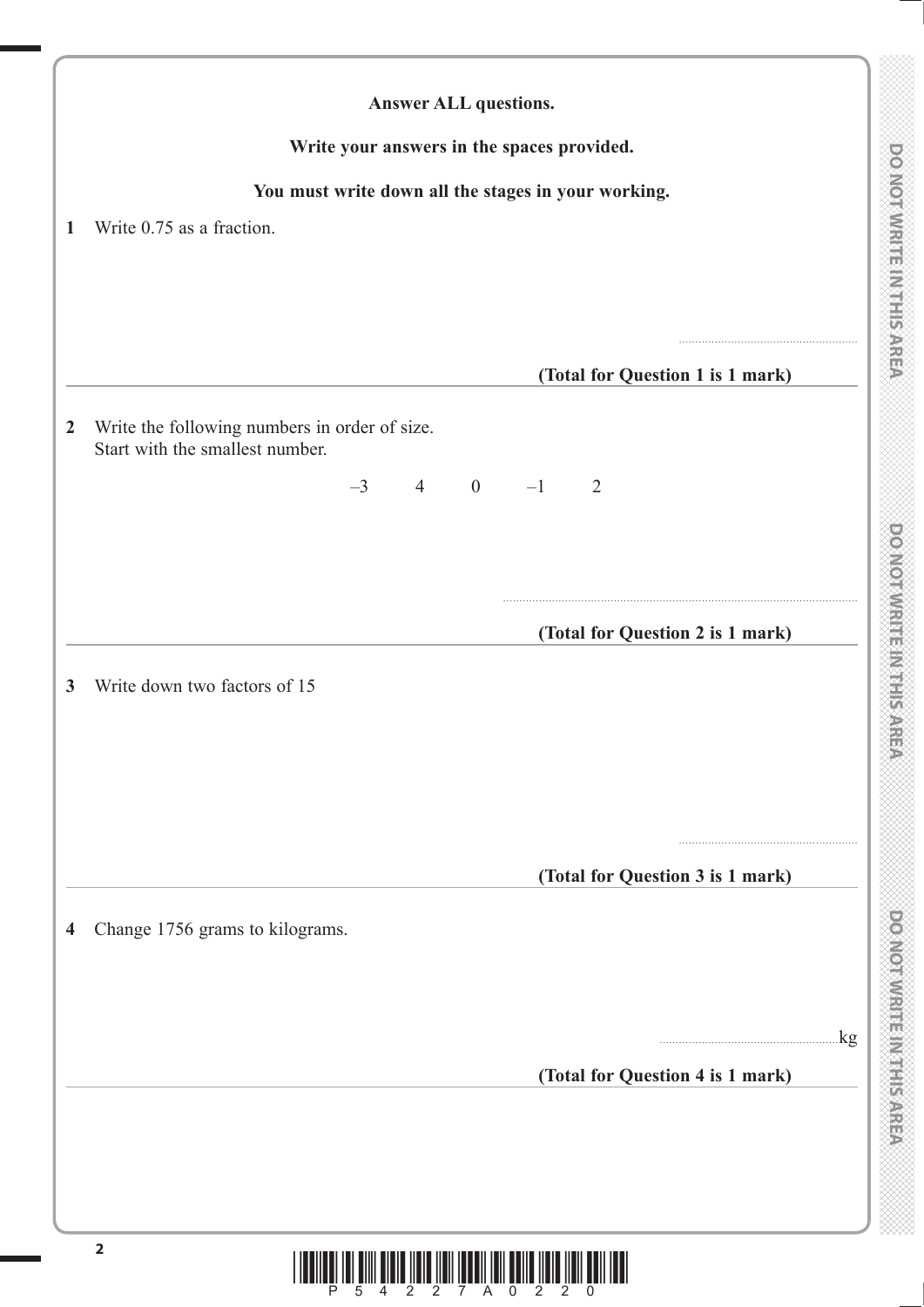**5** Write the number two million in figures.

#### **(Total for Question 5 is 1 mark)**

.......................................................

**6** Dave goes into a cafe and buys 2 cups of coffee and a piece of cake.

 Each cup of coffee costs £2.75 The cake costs £2.90

Dave pays with a £10 note.

He thinks he will get more than £1.50 in change.

 Is Dave correct? You must show how you get your answer.

#### **(Total for Question 6 is 3 marks)**



**3**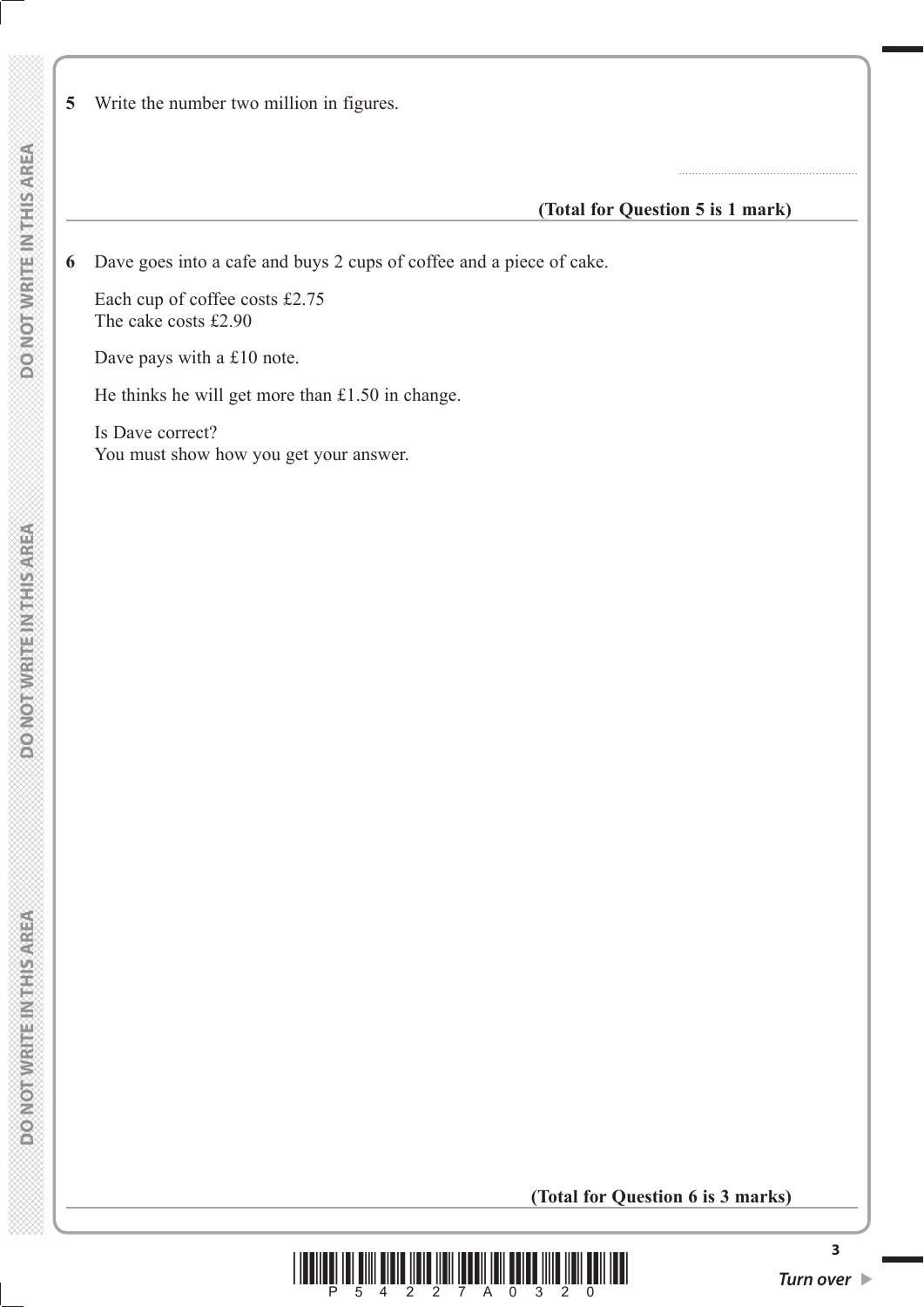| Write an expression, in terms of $y$ , for the total number of people in the boats.<br>(Total for Question 7 is 1 mark)<br>(a) Simplify $a \times b \times 7$<br>8<br>(1)<br>(b) Simplify $y \times y \times y$<br>(1)<br>$\frac{e \times e \times e \times f}{e \times e \times f \times f}$<br>(c) Simplify fully<br>(2)<br>(Total for Question 8 is 4 marks) | $\overline{7}$ | There are $y$ boats on a lake.<br>There are 7 people in each boat. |  |
|-----------------------------------------------------------------------------------------------------------------------------------------------------------------------------------------------------------------------------------------------------------------------------------------------------------------------------------------------------------------|----------------|--------------------------------------------------------------------|--|
|                                                                                                                                                                                                                                                                                                                                                                 |                |                                                                    |  |
|                                                                                                                                                                                                                                                                                                                                                                 |                |                                                                    |  |
|                                                                                                                                                                                                                                                                                                                                                                 |                |                                                                    |  |
|                                                                                                                                                                                                                                                                                                                                                                 |                |                                                                    |  |
|                                                                                                                                                                                                                                                                                                                                                                 |                |                                                                    |  |
|                                                                                                                                                                                                                                                                                                                                                                 |                |                                                                    |  |
|                                                                                                                                                                                                                                                                                                                                                                 |                |                                                                    |  |
|                                                                                                                                                                                                                                                                                                                                                                 |                |                                                                    |  |
|                                                                                                                                                                                                                                                                                                                                                                 |                |                                                                    |  |
|                                                                                                                                                                                                                                                                                                                                                                 |                |                                                                    |  |
|                                                                                                                                                                                                                                                                                                                                                                 |                |                                                                    |  |
|                                                                                                                                                                                                                                                                                                                                                                 |                |                                                                    |  |
|                                                                                                                                                                                                                                                                                                                                                                 |                |                                                                    |  |
|                                                                                                                                                                                                                                                                                                                                                                 |                |                                                                    |  |
|                                                                                                                                                                                                                                                                                                                                                                 |                |                                                                    |  |
|                                                                                                                                                                                                                                                                                                                                                                 |                |                                                                    |  |
|                                                                                                                                                                                                                                                                                                                                                                 |                |                                                                    |  |
|                                                                                                                                                                                                                                                                                                                                                                 |                |                                                                    |  |
| $\overline{\mathbf{4}}$<br><u> IIII IIII IIII IIII III</u><br>$A \overline{0}$<br>P<br>$\overline{2}$<br>$\overline{2}$<br>4<br>$2^{\circ}$<br>5<br>4<br>$7 -$<br>$\Omega$                                                                                                                                                                                      |                |                                                                    |  |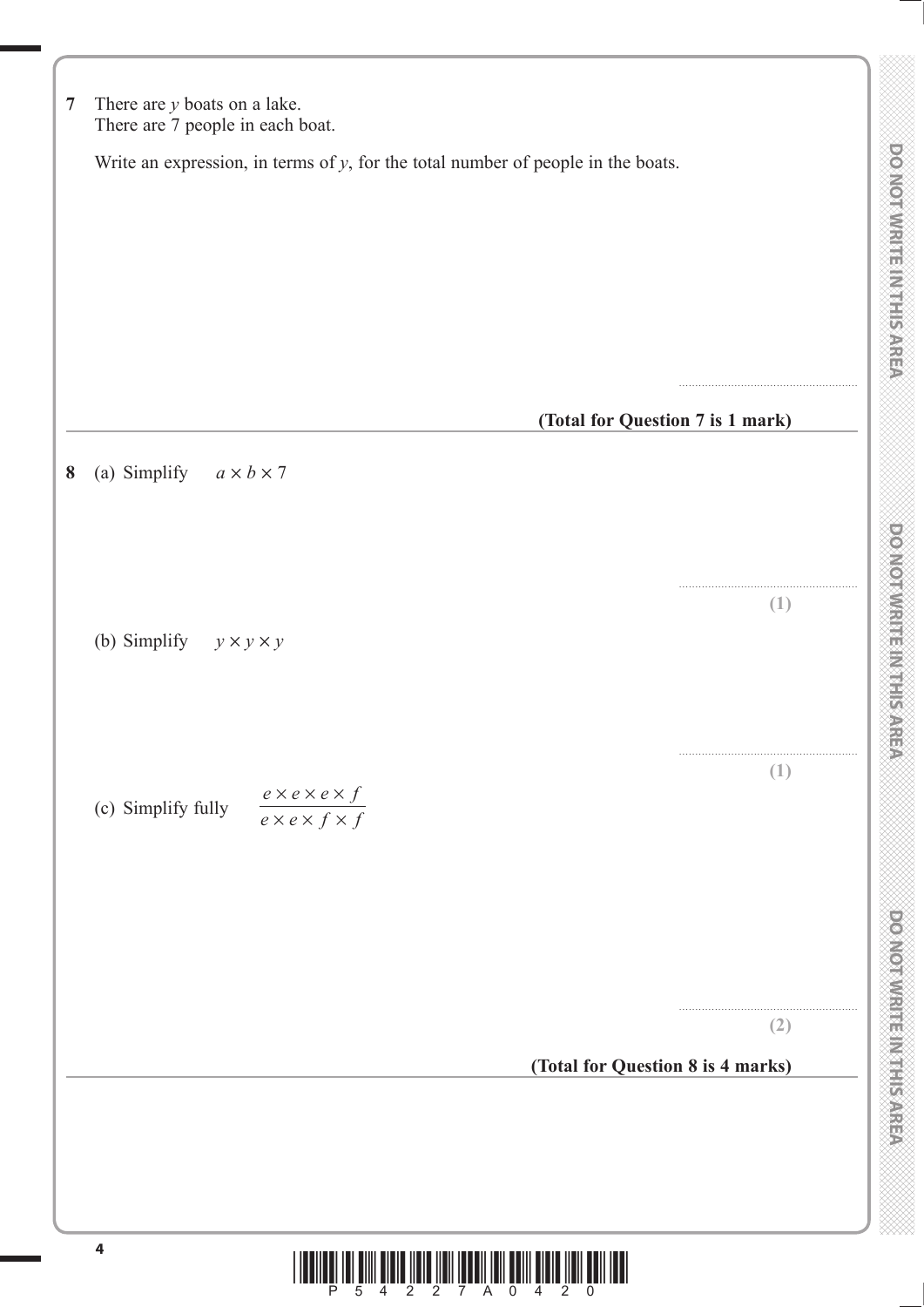**9** The pictogram shows information about the number of vinyl records sold in a shop on Monday and on Tuesday.

| Monday    | Key:                          |
|-----------|-------------------------------|
| Tuesday   | represents<br>8 vinyl records |
| Wednesday |                               |
| Thursday  |                               |

- (a) Write down the number of vinyl records sold
	- (i) on Monday,
	- (ii) on Tuesday.

 On Wednesday and Thursday a total of 36 vinyl records were sold. The number of records sold on Thursday was 8 times the number of records sold on Wednesday.

(b) Use this information to complete the pictogram.

....................................................... **(1)**

....................................................... **(1)**

**(Total for Question 9 is 5 marks)**



**5**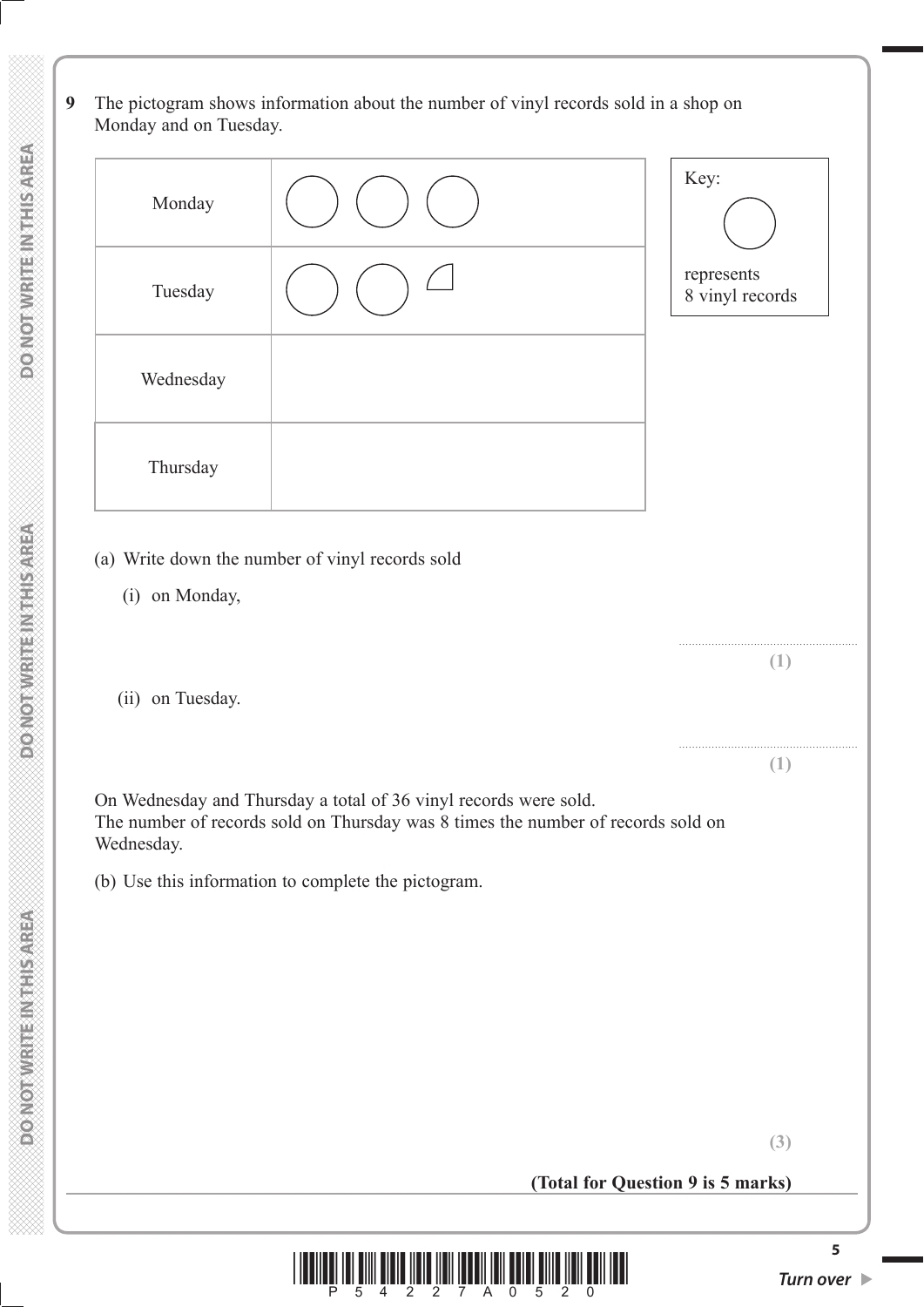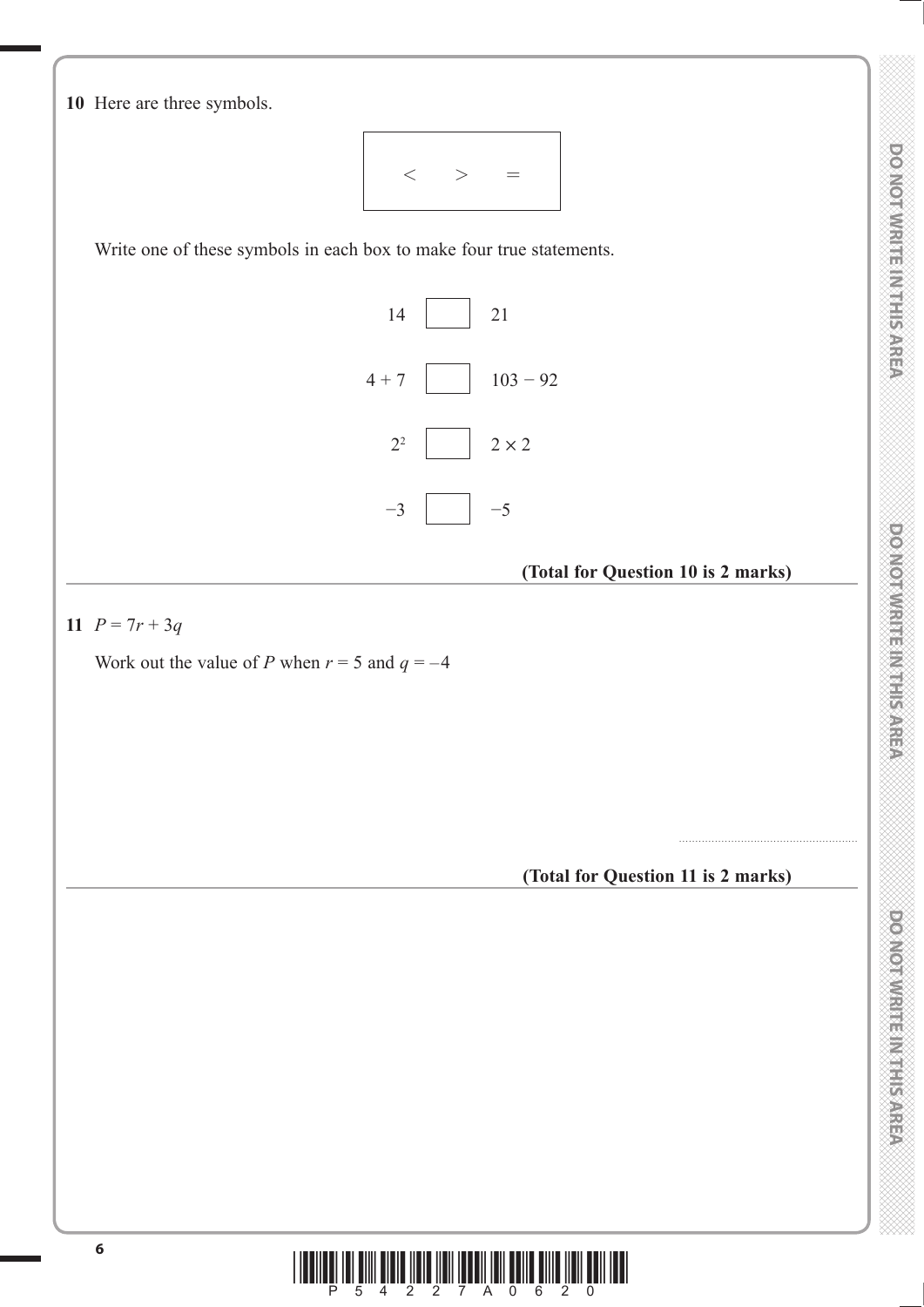**DONOTHER ENTRANCED** 

Secretary and present contract

**12** Here is part of a train timetable.

| <b>Brighton</b> | 07 22 | 0729 | 0732 |
|-----------------|-------|------|------|
| London          | 0900  | 0832 | 0848 |

Graham gets to the station in Brighton at 07 15

(a) Work out how many minutes he has to wait until 07 22

minutes

**(1)**

(b) Work out how long it will take the 07 22 train to get to London.

**(2)**

**(Total for Question 12 is 3 marks)**

.......................................................................................



**7**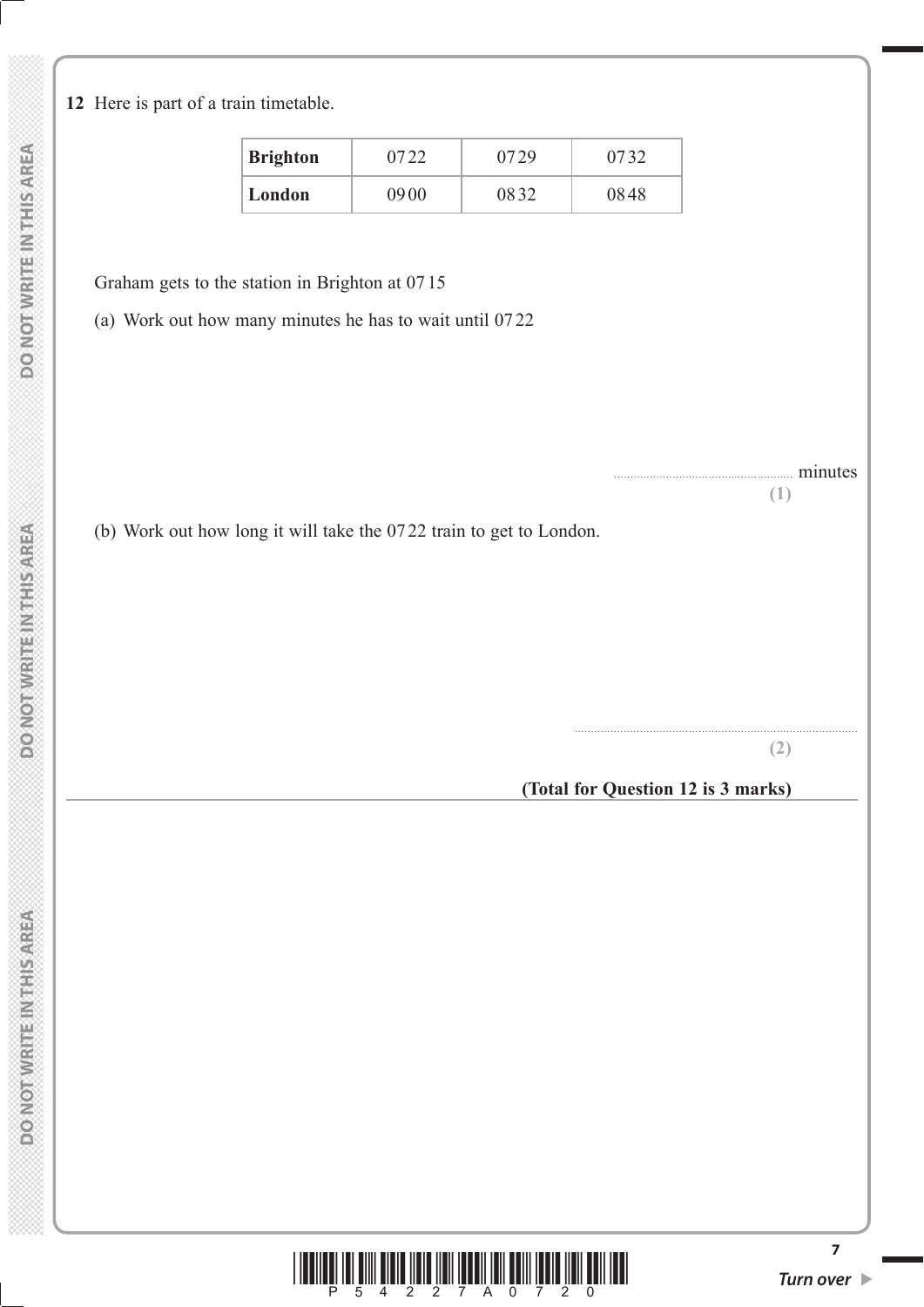**13** The diagram shows nine identical squares inside a rectangle.



The length of the rectangle is 12 cm.

Work out the width of the rectangle.

.......................................................cm

# **(Total for Question 13 is 3 marks)**



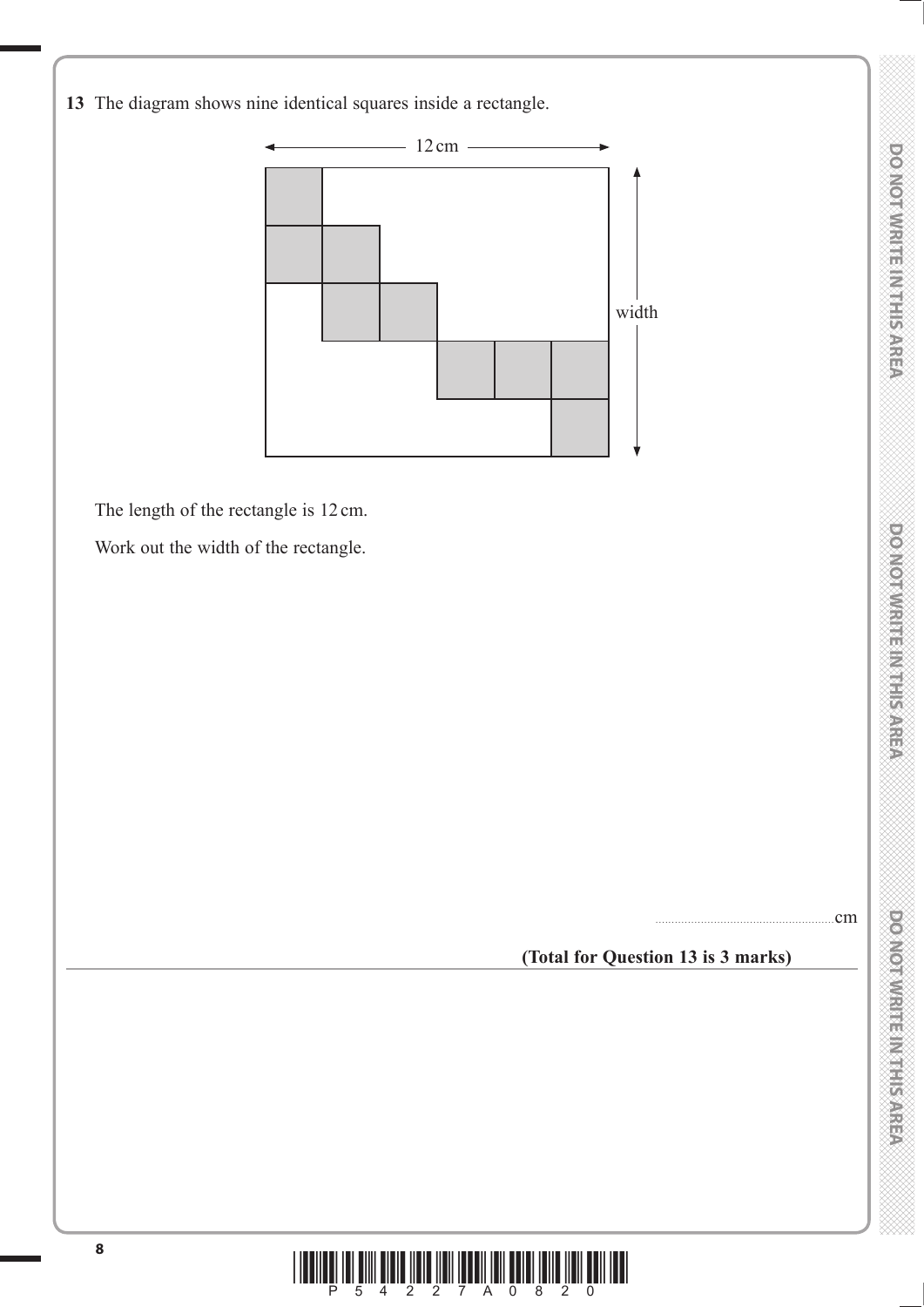|                                  |                                                        | (Total for Question 14 is 1 mark) |                 |
|----------------------------------|--------------------------------------------------------|-----------------------------------|-----------------|
|                                  | 15 A garden is in the shape of a rectangle 90m by 60m. | 90 <sub>m</sub>                   |                 |
| The rest of the garden is grass. | Flowers are grown in 40% of the garden.                |                                   | 60 <sub>m</sub> |
|                                  | Work out the area of the garden that is grass.         |                                   |                 |

# **(Total for Question 15 is 4 marks)**



 $\text{m}^2$ 

**DONOTWRITEINTHISAREA**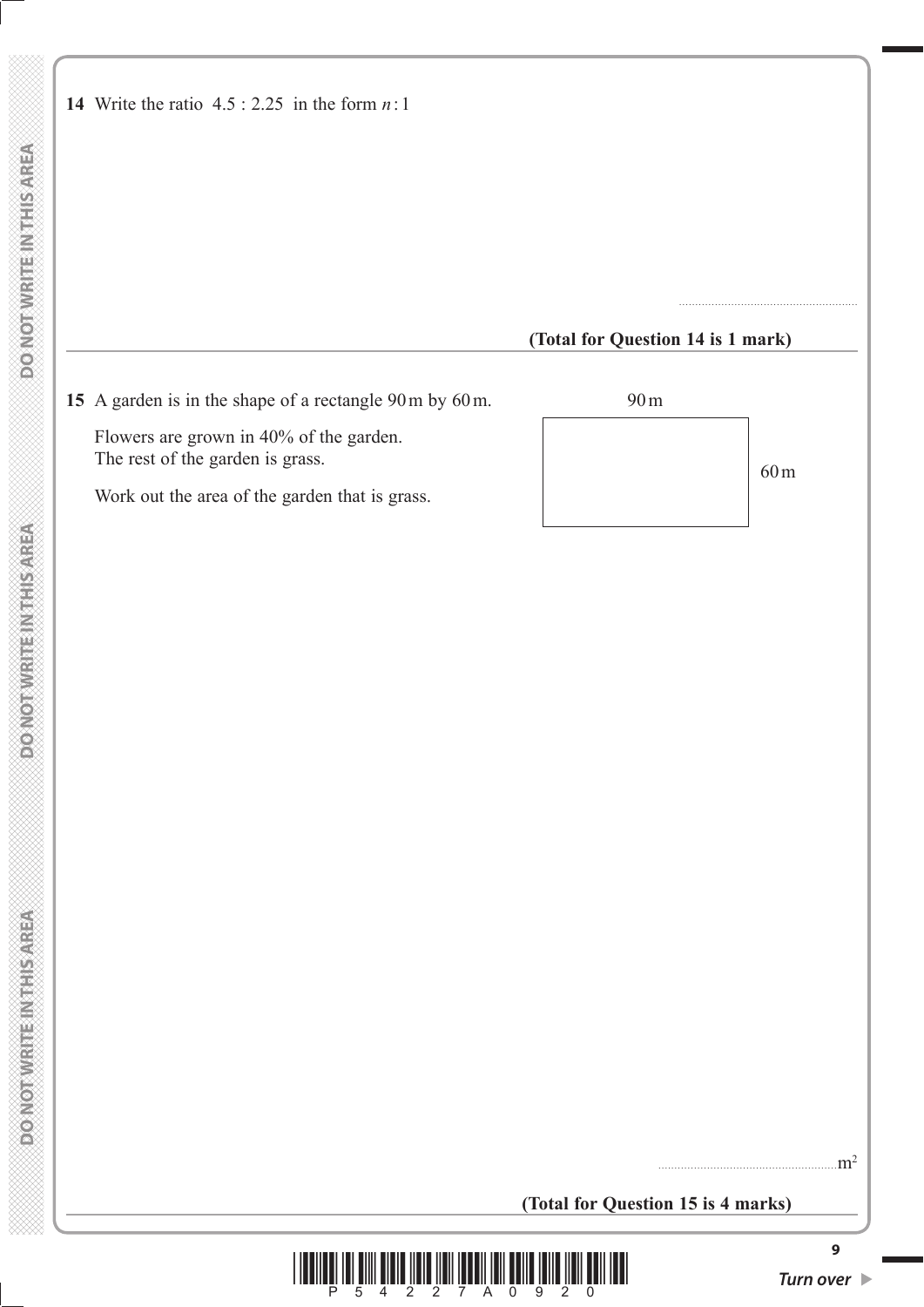**DOMORRINE IN HELP SARE** 

### **16** Four biased coins, A, B, C and D are thrown.

The probability that each coin will land on Heads is shown in the table.

| Coin          | Probability    |
|---------------|----------------|
| А             | 0.33           |
| B             | 0.033          |
| $\mathcal{C}$ | $\overline{3}$ |
| D             | 30%            |

(a) (i) Which coin is least likely to land on Heads?

(ii) Which coin is most likely to land on Heads?

Julie says,

 "The probability that coin C will land on Heads is the same as the probability that coin C will land on Tails."

 (b) Is she correct? Give a reason for your answer.

.................................................................................................................................................................................................................................................. .................................................................................................................................................................................................................................................. .................................................................................................................................................................................................................................................. **(1)** Coin B is going to be thrown 4000 times. (c) Work out an estimate for the number of times coin B will land on Heads.

**(2)**

.......................................................

....................................................... **(1)**

....................................................... **(1)**

# **(Total for Question 16 is 5 marks)**

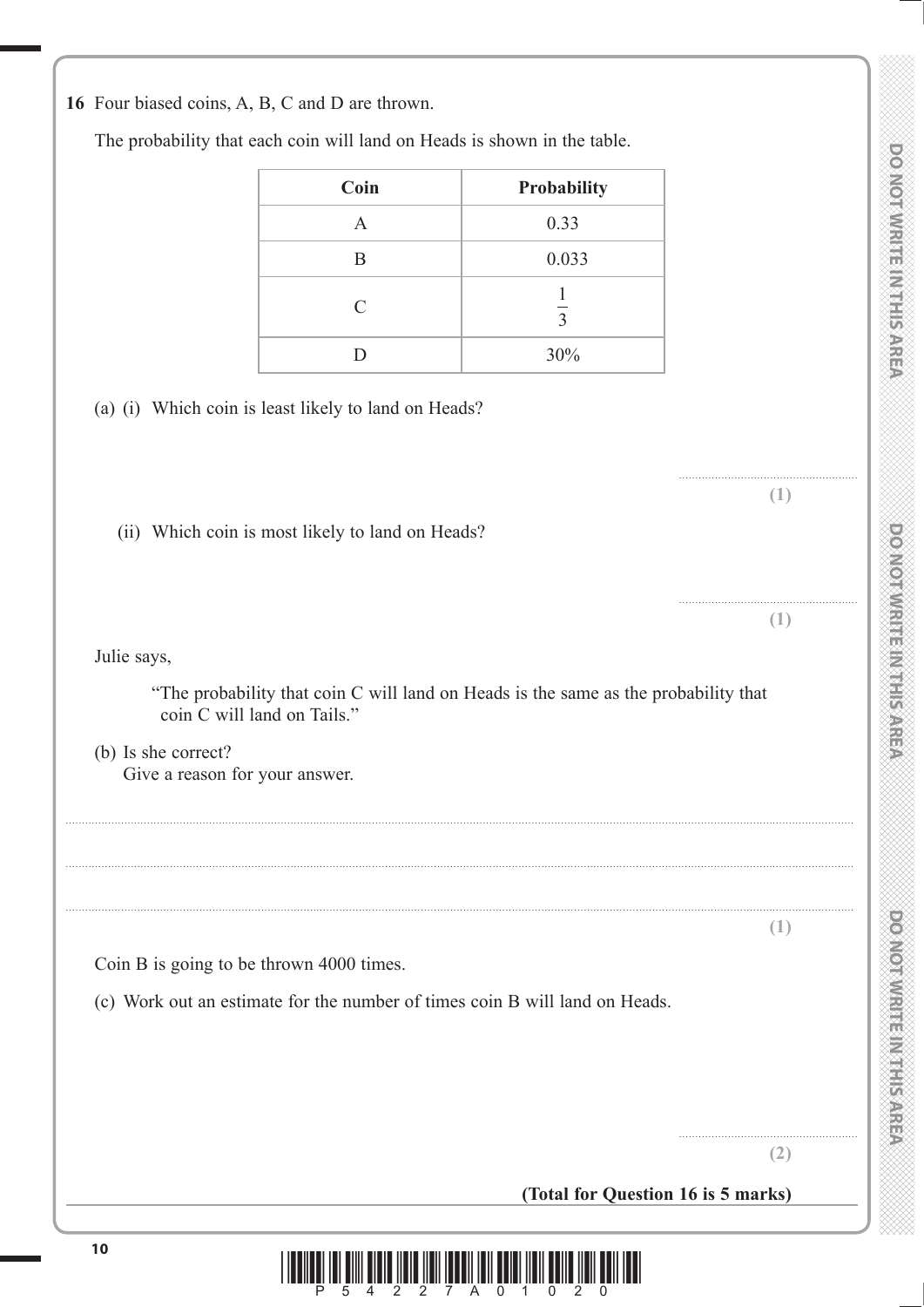**17** There are 84 calories in 100 g of banana. There are 87 calories in 100 g of yogurt.

Priti has 60 g of banana and 150 g of yogurt for breakfast.

Work out the total number of calories in this breakfast.

 **(Total for Question 17 is 4 marks)**

.......................................................

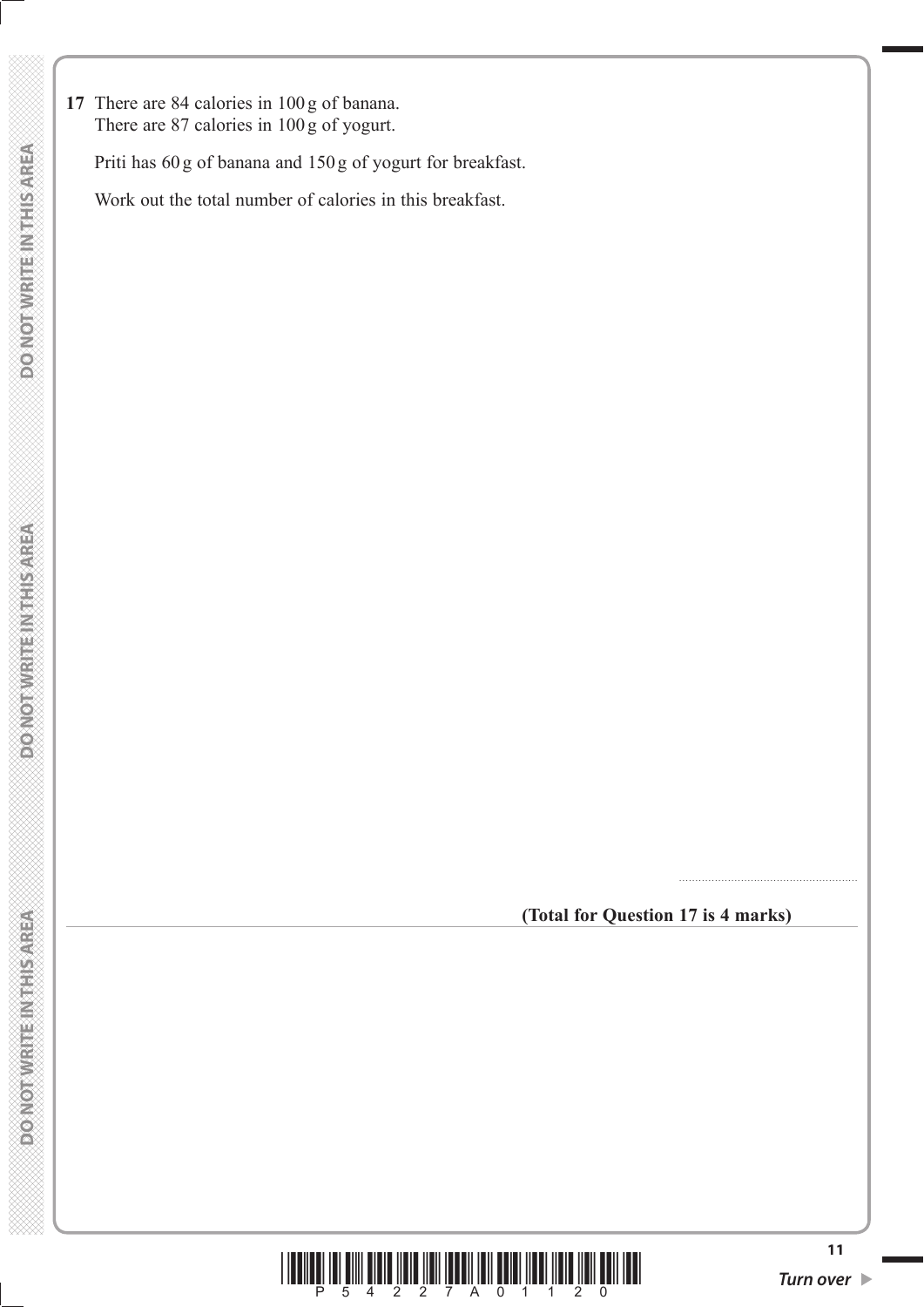**18** Machine A and machine B both make car parts.

 Machine A makes 6 parts every 10 minutes. Machine B makes 13 parts every 15 minutes.

 On Monday machine A makes parts for 12 hours machine B makes parts for 10 hours

Work out the total number of parts made by the two machines on Monday.

 **(Total for Question 18 is 4 marks)**

.......................................................

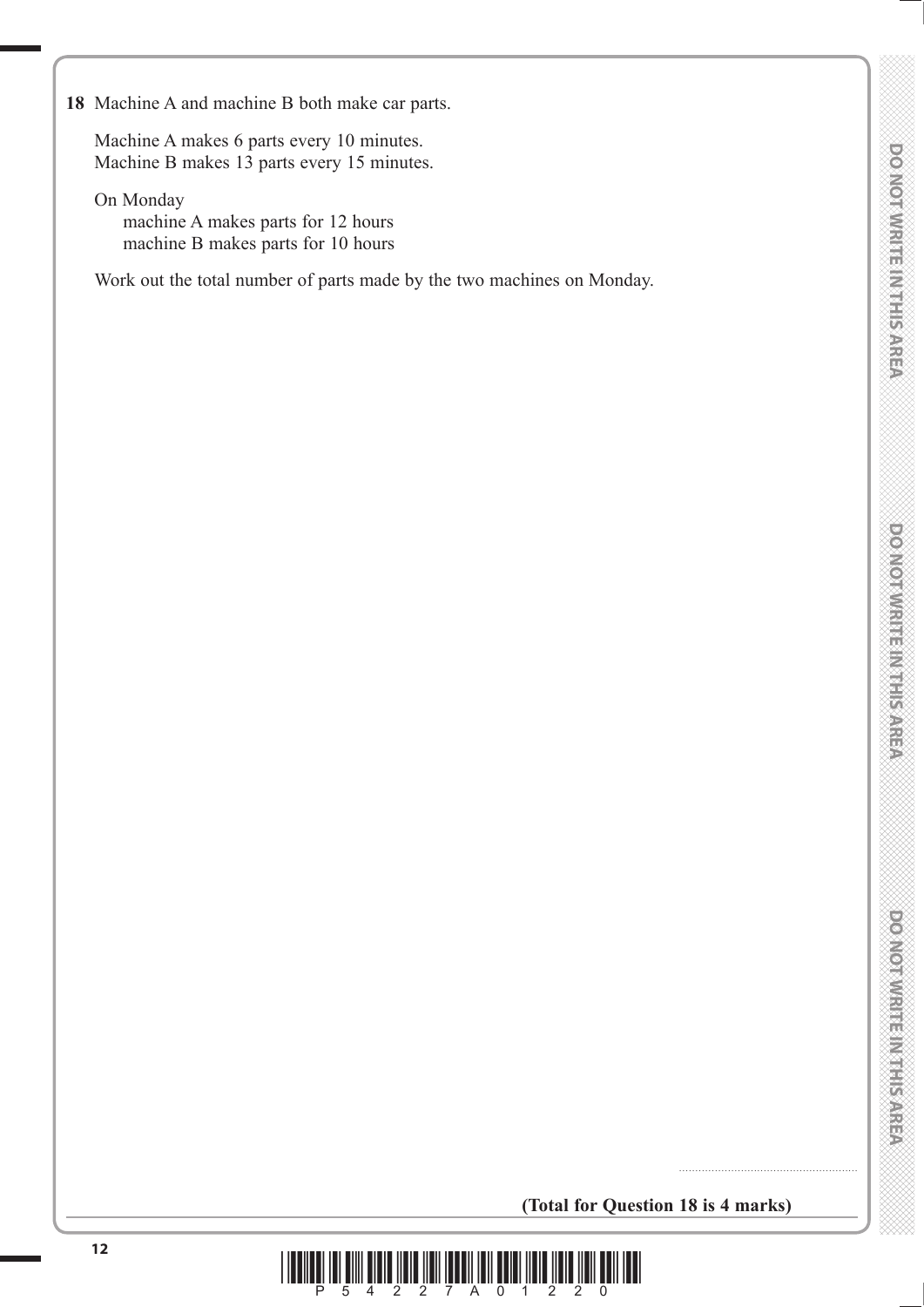



**DO NOT WRITE IN THIS AREA**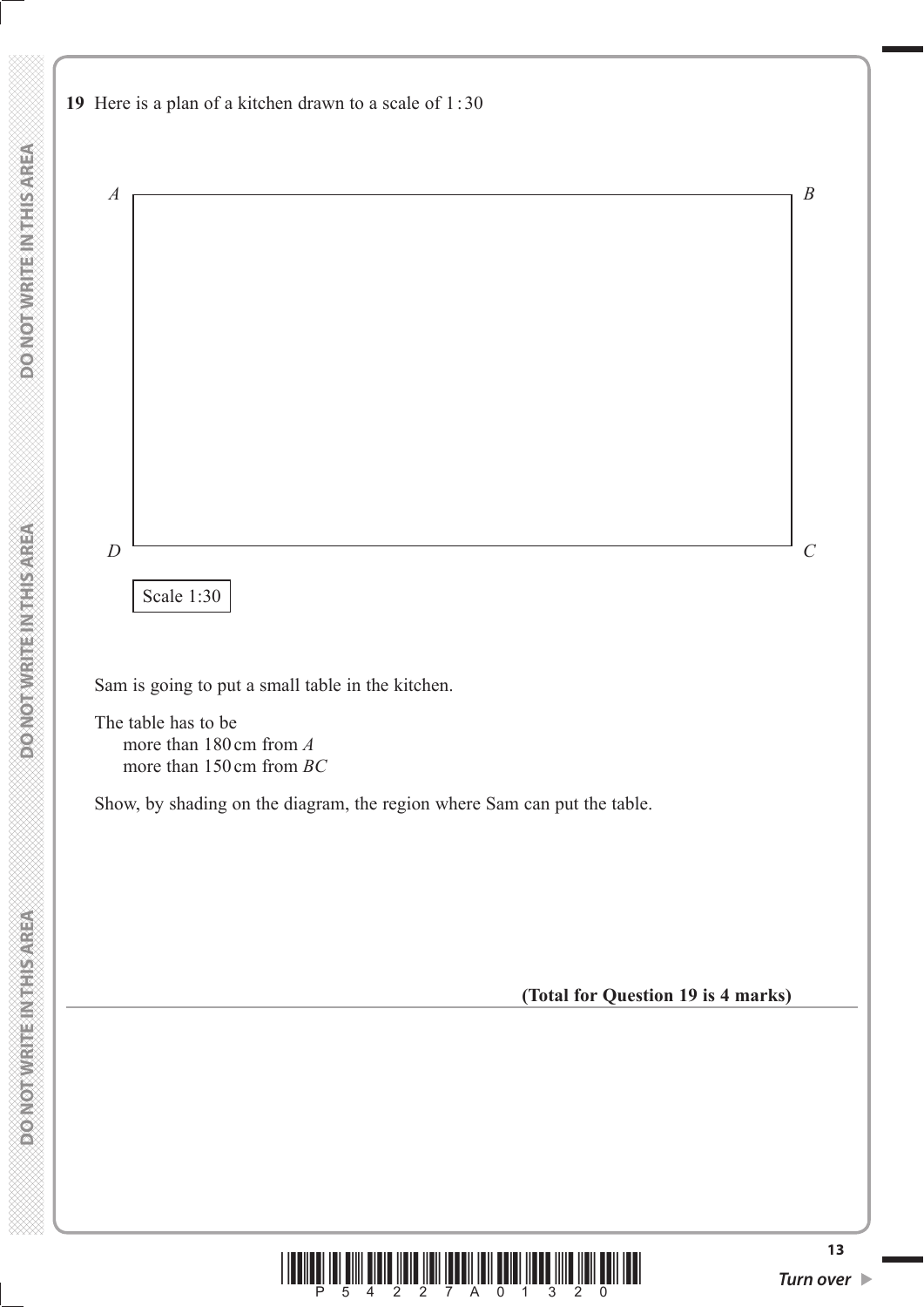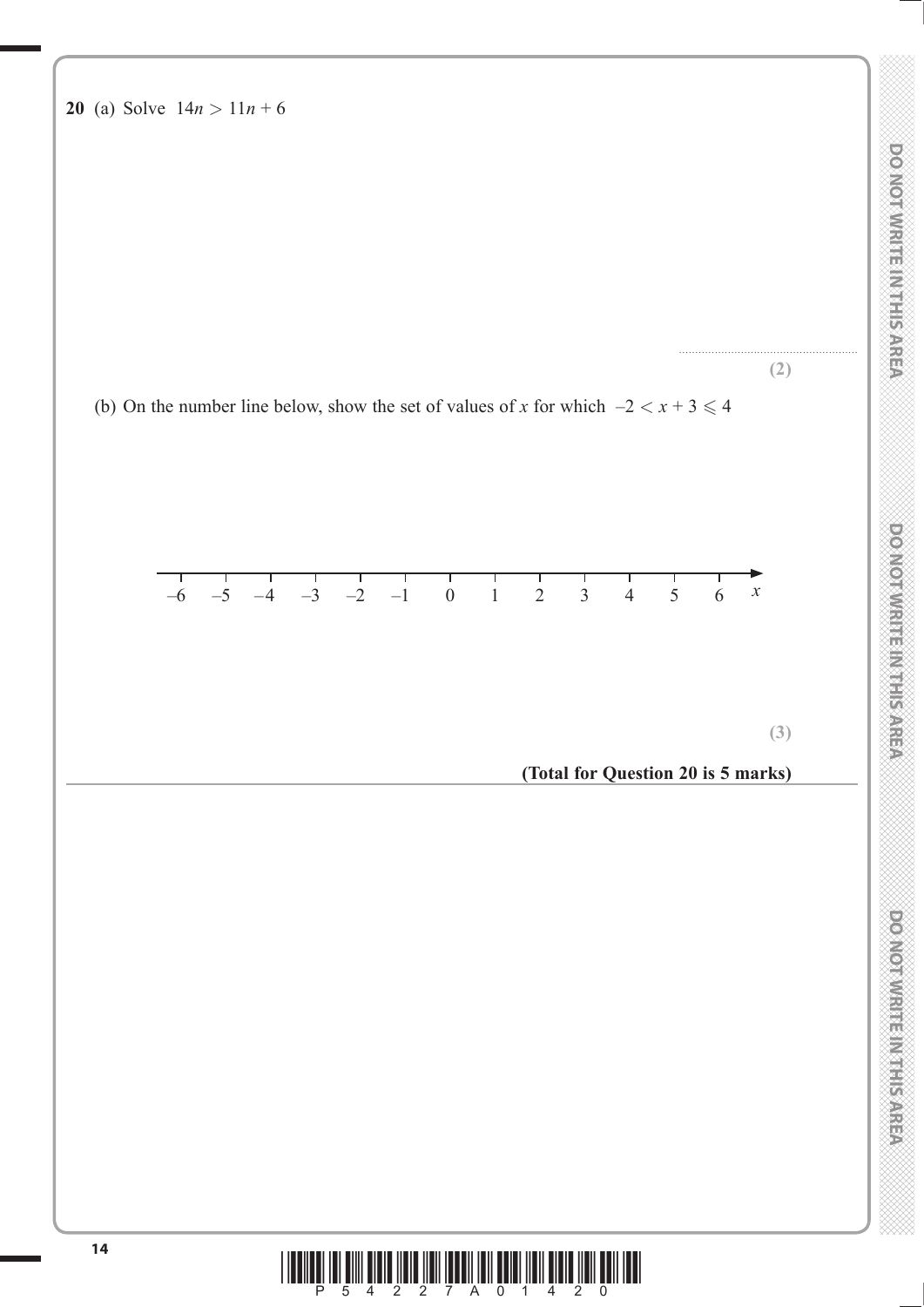

**21** On the grid below, draw the graph of  $y = 2x - 3$  for values of *x* from  $-2$  to 4

**(Total for Question 21 is 3 marks)**

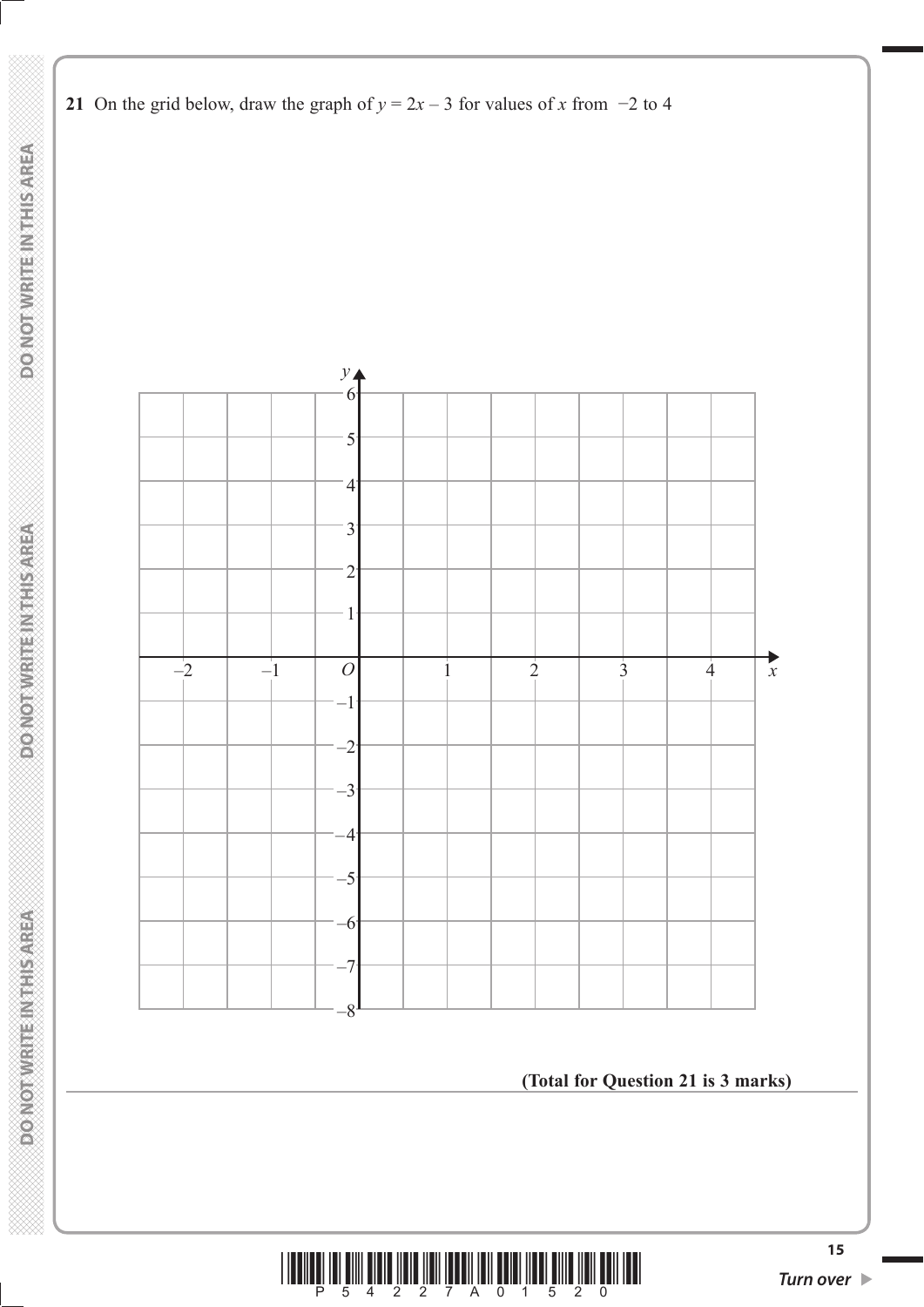**DOO YORD WEBSTART PARTIES** 

**22** Hannah is planning a day trip for 195 students.

 She asks a sample of 30 students where they want to go. Each student chooses one place.

The table shows information about her results.

| <b>Place</b>         | Number of students |
|----------------------|--------------------|
| Theme Park           | 10                 |
| Theatre              | 5                  |
| <b>Sports Centre</b> |                    |
| Seaside              |                    |

(i) Work out how many of the 195 students you think will want to go to the Theme Park.

**(2)**

.......................................................

(ii) State any assumption you made **and** explain how this may affect your answer.

..................................................................................................................................................................................................................................................

..................................................................................................................................................................................................................................................

..................................................................................................................................................................................................................................................

**(1)**

**(Total for Question 22 is 3 marks)**

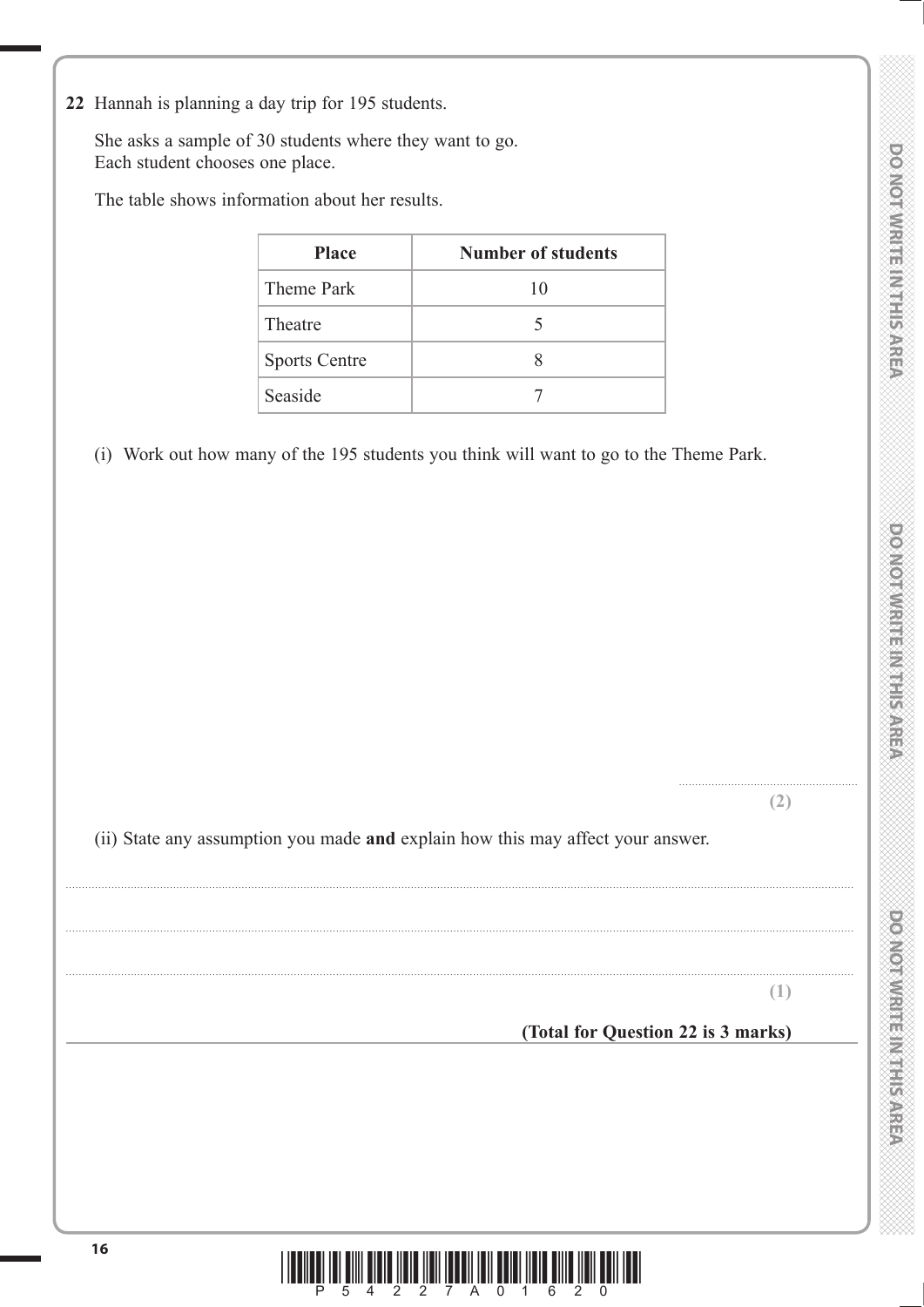#### **23** A container is in the shape of a cuboid.



The container is  $\frac{2}{3}$  full of water. A cup holds 275 m*l* of water.

What is the greatest number of cups that can be completely filled with water from the container?

**(Total for Question 23 is 4 marks)**



.......................................................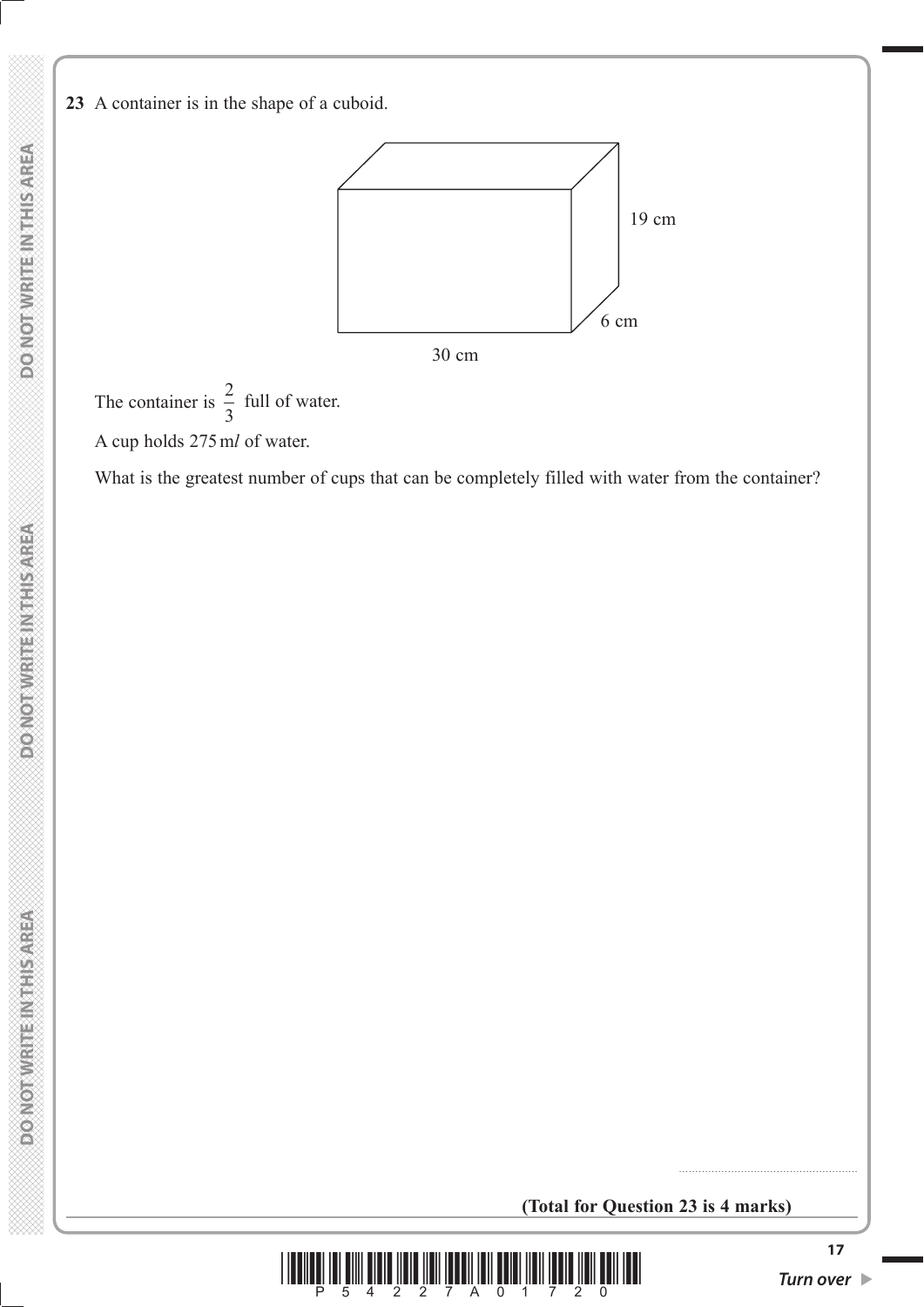

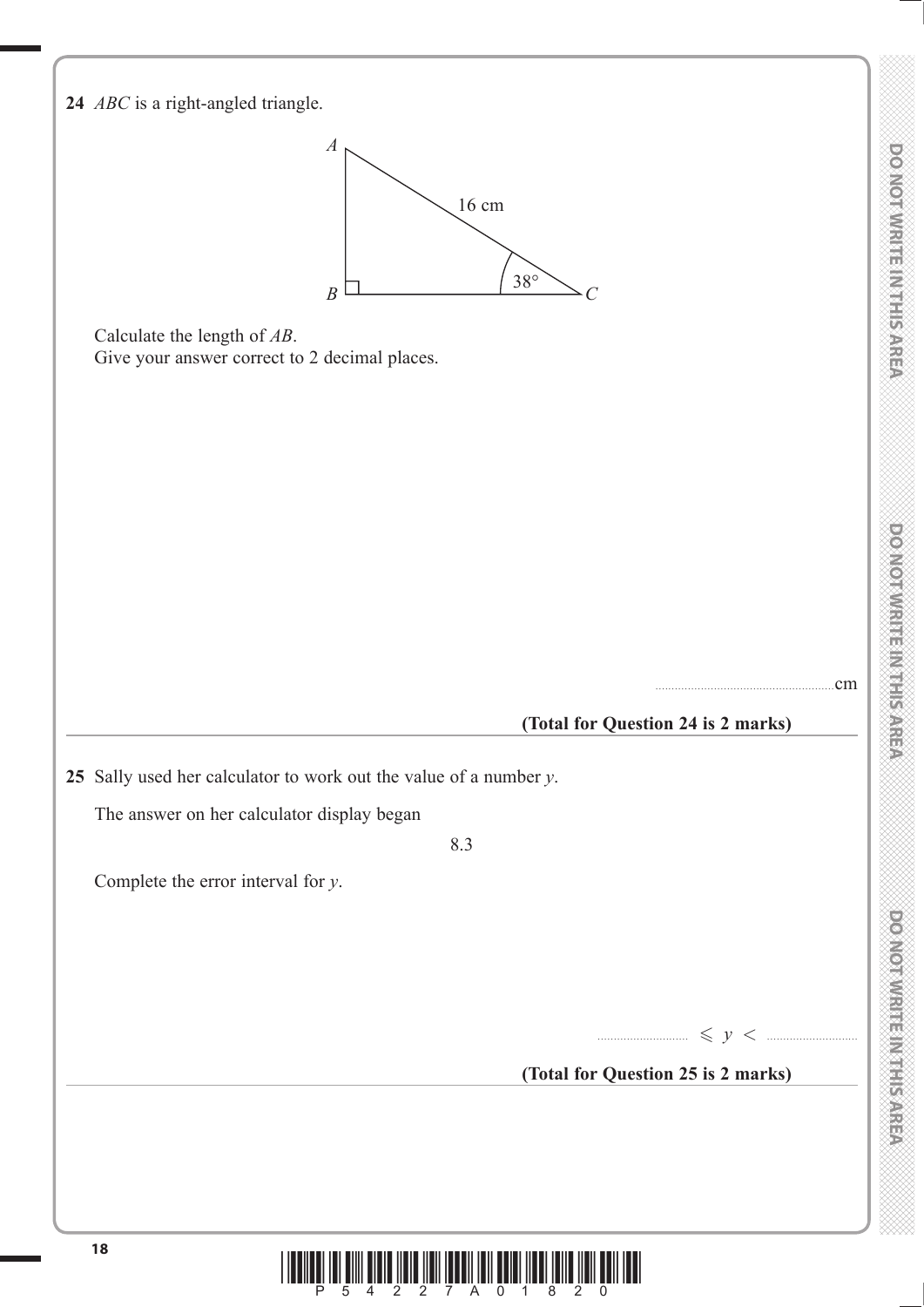**DO NOT WRITE INTHIS AREA** 

 **DO NOT WRITE IN THIS AREA DO NOT WRITE IN THIS AREA DO NOT WRITE IN THIS AREA DO NOT WRITE IN THIS AREA DO NOT WRITE IN THIS AREA DO NOT WRITE IN THIS AREA DO NOT WRITE IN THIS AREA DO NOT WRITE IN THIS AREA DO NOT WRITE DO NOT WRITEIN THIS AREA**  **26** £360 is shared between Abby, Ben, Chloe and Denesh. The ratio of the amount Abby gets to the amount Ben gets is 2:7 Chloe and Denesh each get 1.5 times the amount Abby gets. Work out the amount of money that Ben gets.

19 *Turn ove* **(Total for Question 26 is 4 marks) 27** (a) Write 0.00562 in standard form. ....................................................... **(1)** (b) Write  $1.452 \times 10^3$  as an ordinary number. ....................................................... **(1) (Total for Question 27 is 2 marks)**

£.......................................................